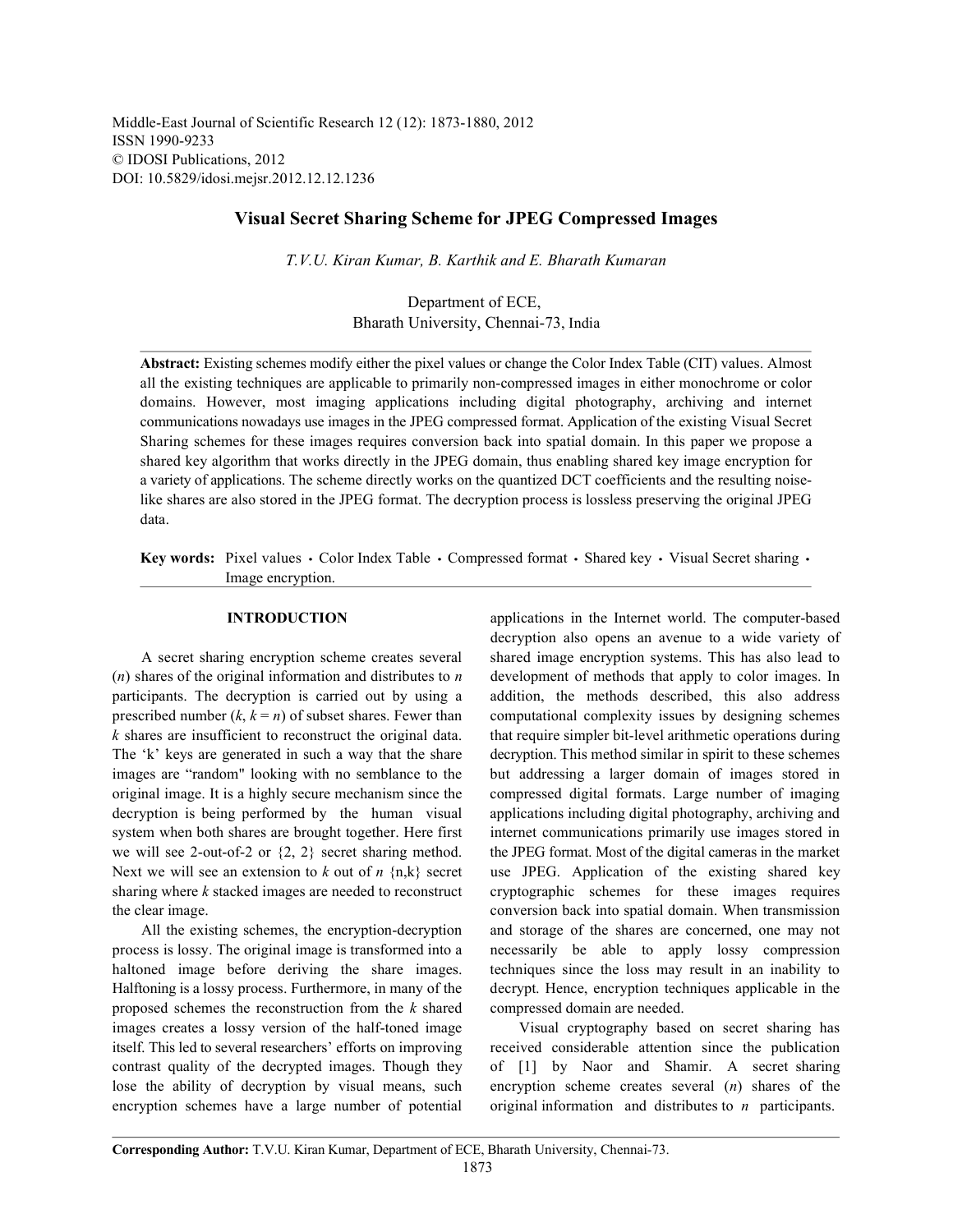The decryption is carried out by using a prescribed **Visual Secret Sharing Scheme** number  $(k, k \le n)$  of subset shares. Fewer than *k* shares **(A) {2, 2} Shared Key Encryption:** This shared key are insufficient to reconstruct the original data. The algorithm [5] that works directly in the JPEG domain, thus scheme proposed in [1] generated two shared key images enabling shared key image encryption for a variety of from a given binary image as a printed page and a applications. The scheme manipulates the quantized DCT transparency of the same size. When the transparency is coefficients and the resulting noise-like shares are also stacked on top of the printed page, the original image is stored in the JPEG format. The decryption process that formed. The two keys are generated in such a way that the combines the shares is lossless and hence the original share images are "random" looking with no semblance to JPEG file's fidelity is preserved. Our experiments indicate the original image. It is a highly secure mechanism since that each share image is approximately the same size as the decryption is being performed by the human visual the original JPEG retaining the storage advantage system when both shares are brought together. This is a provided by JPEG. 2-out-of-2 or {2,2} secret sharing method. Several Both encryption and decryption require only small publications that followed this development extended the modifications to standard JPEG computational basic visual cryptography using concepts from digital procedures. This in turn implies an easy adaptation for a halftoning [2, 3] to address gray scale images and color hardware implementation which is particularly useful for pictures [4]. In many of these schemes, the encryption- digital camera applications. decryption process is lossy. The original image is transformed into a haltoned image before deriving the **Monochrome Images:** The lossy version of JPEG image share images. Halftoning is a lossy process. Furthermore, compression uses DCT.A monochrome image is first split in many of the proposed schemes the reconstruction into  $8\times 8$  non-overlapping blocks of pixels. An  $8\times 8$  DCT is from the *k* shared images creates a lossy version of the applied to each block and the resulting coefficients are half-toned image itself. This led to several researchers' scalar quantized using a quantization matrix. The efforts on improving contrast quality of the decrypted quantized coefficients are then converted from a twoimages. dimensional representation to a one-dimensional vector

the original intent of performing the decryption using the entropy coder that uses either Huffman or arithmetic human visual system with a simple mechanical system of coding. The process is shown in Fig 2. stacking transparencies is lost by requiring computer The zig-zag transformation transforms 8x8 two 2D processing to reconstruct the image. Though they lose values into 64 one dimensional quantized coefficients. For schemes have a large number of potential applications in coefficients be denoted as, where  $X<sup>n</sup>$  corresponds to the the Internet world [6]. This has also lead to development DC coefficient and the rest to the AC coefficients. The of methods that apply to color images. In addition, the index *n* can be obtained as the standard scanning order of methods described in [6] and [7] also address blocks of the image as defined in the JPEG standard. We computational complexity issues by designing schemes will also use the notation of that require simpler bit-level arithmetic operations during decryption. In this paper, we describe a method similar in spirit to these schemes but addressing a larger domain of images stored in compressed digital formats. According to baseline JPEG specification, the input

encryption, which is used in this paper for creating shares and the quantized samples are limited to at most 15 bits of from a secret image. The author a proposed scheme for magnitude and a sign bit. For gathering the statistics for {2,2} shared key encryption for JPEG images and entropy coding purposes, *XN i* values are placed in bins suggested the implementation for  $\{n,k\}$  shared key according to the number of bits needed to represent its encryption. Based on this paper the  $\{n,k\}$  shared key magnitude in binary. This is given by encryption has been developed and shown the results in this paper. (2)  $N=\log_2 X_1$ <sup>n</sup> (2)

However, in some of the recent publications [6, 7] by a process known as zig-zag scanning and sent to an

the ability of decryption by visual means, such encryption an  $8 \times 8$  block *Bn* with an index  $X<sup>n</sup>$ , let the quantized

$$
X_n = [X_n^1, X_n^1, X_n^1, \dots, X_n^1]
$$
 (1)

In [5] the author proposed a scheme for shred key image components are represented by 8-bit pixel values

$$
N = \log_2 X_1^{n}
$$
 (2)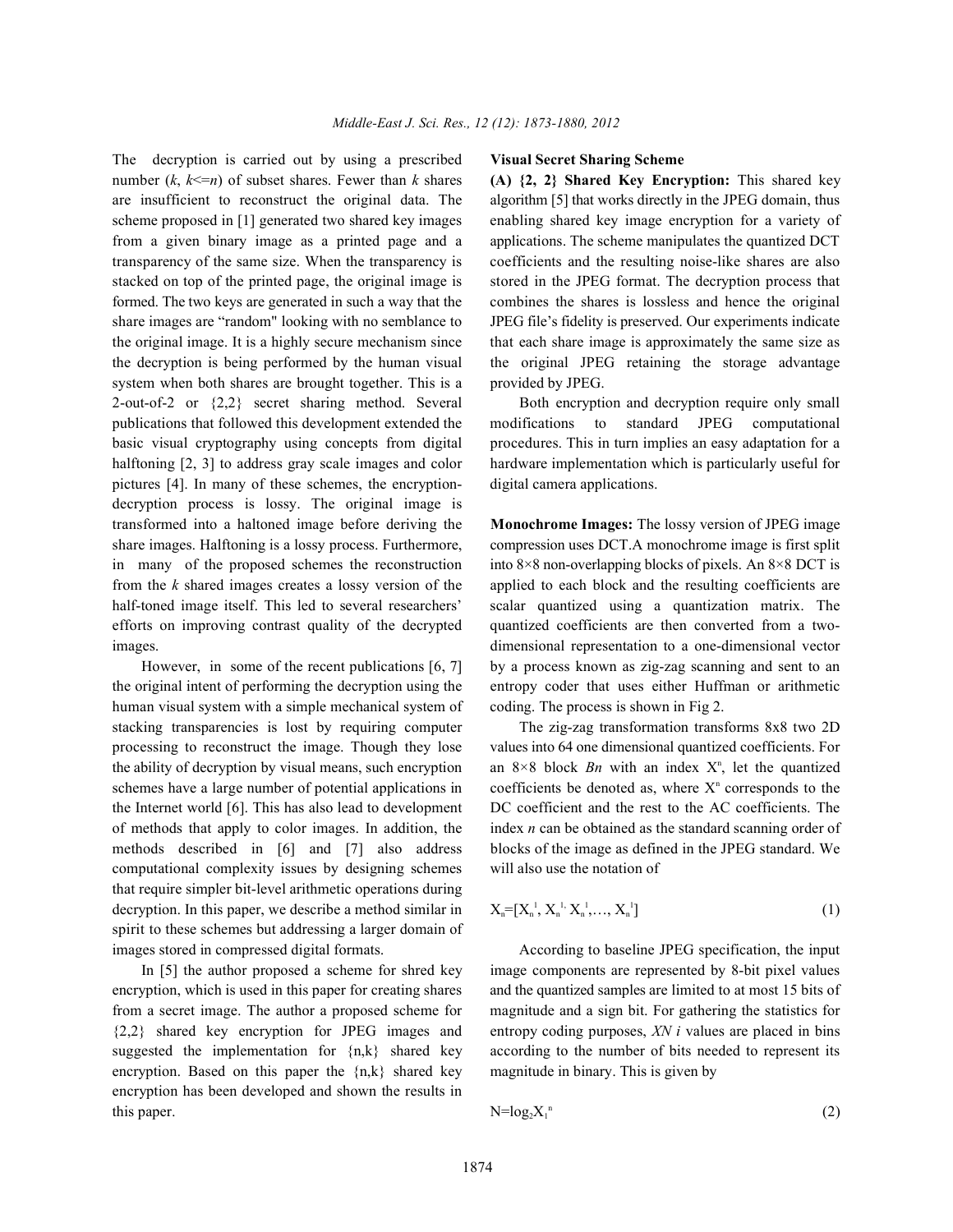

Fig. 1: {2,2} Shared Key Encryption Mechanism for Fig. 2: Shared Key Decryption Process. JPEG images

Now, $X_i^n$  can be represented in two's complement form as

$$
X_{i}^{nb} = b_{i}^{n}(N) b_{i}^{n}(N-1)... b_{i}^{n}(0)
$$
\n(3)

Where each  $b_i$ <sup>n</sup>(l), l=0,1,2,...N

*N* is a binary value, either zero or one. Hence, the value of Using the above procedure, we obtain two *X ni* can be obtained as N sequences, *Xn*1 and *Xn2*, that represent zig-zagged,

$$
X_{i}^{n} = b_{i}^{n}(N) X 2^{N} + \Sigma b_{i}^{n}(N-L) X 2^{N-L} L=1
$$
 (4)

have not explicitly shown the dependency to reduce images in the JPEG format. The sequence *Xni* and the clutter. Now, let us consider an encryption system where binary representation *Xnbi* can be reconstructed simply the image to be encrypted is given in the JPEG format. Let by a bit-wise XOR operation  $(+)$  of the  $N+1$ -bit shares. (8) the image be decoded partially to obtain the zig-zagged, quantized coefficients  $X_i$ <sup>n</sup>=0,1,2,3,...63.corresponding to block *Bn*. At this stage, the two's complement **Color Images:** Just as with the JPEG compression, the representation  $X_i^{nb}$  of  $X_i^{n}$  as indicated in the above equation is available. Now, two versions,  $X_I^{n_1}$  and  $X_I^{n_2}$ , are generated using a  $\{2, 2\}$  shared secret key encryption Typically, most applications use three components in the method based on random assignment. We use an YCbCr color space. The chrominance data is sub-sampled assignment scheme based on the one proposed by [7]. for better compression efficiency. The proposed Each bit *b n i* (*l*) is split into two shares using the encryption scheme uses the same JPEG approach to following scheme: handle color images. Since the resulting image shares are

$$
b_i^{n1}(L)b_i^{n2}(L) \in \begin{cases} \{[0,1],[1,0]\} \text{ if } b_i^{n1}(L) = 1\\ \{[0,1],[1,0]\} \text{ if } b_i^{n1}(L) = 1 \end{cases} \tag{5}
$$

The above procedure is applied to all  $N+1$  bits of  $X_i^{\text{nb}}$ to obtain  $X_i^{n1b}$  i and  $X_i^{n2b}$  whose values  $X_i^{n1}$  and  $X_i^{n2}$ respectively are calculated as number of other modes such as progressive DCT,



$$
X_i^{n1}(L)X_i^{n1}(L)X2^N + \sum_{L=1}^N b_i^{n1}(N-L)X2^{N-L}
$$
 (6)

and

$$
X_i^{n2}(L)X_i^{n2}(L)X2^N + \sum_{L=1}^N b_i^{n1}(N-L)X2^{N-L}
$$
 (7)

quantized coefficients for 8×8 blocks for the entire image based on the original sequence *Xn*.These two sequences Note that *N* is dependent of both *i* and *n* and we arithmetic coding techniques to produce the two share can further be entropy coded using either Huffman or

> proposed method is color blind. JPEG uses a component model for applications to enable coding of color images. (5) JPEG is also suitable for our application. JPEG supports encryption technique in the previous subsection relies on a standard baseline mode of JPEG. JPEG also has a JPEG images, any color space that can be handled by up to 255 components in one image and hence support for a large variety of image formats. The description of the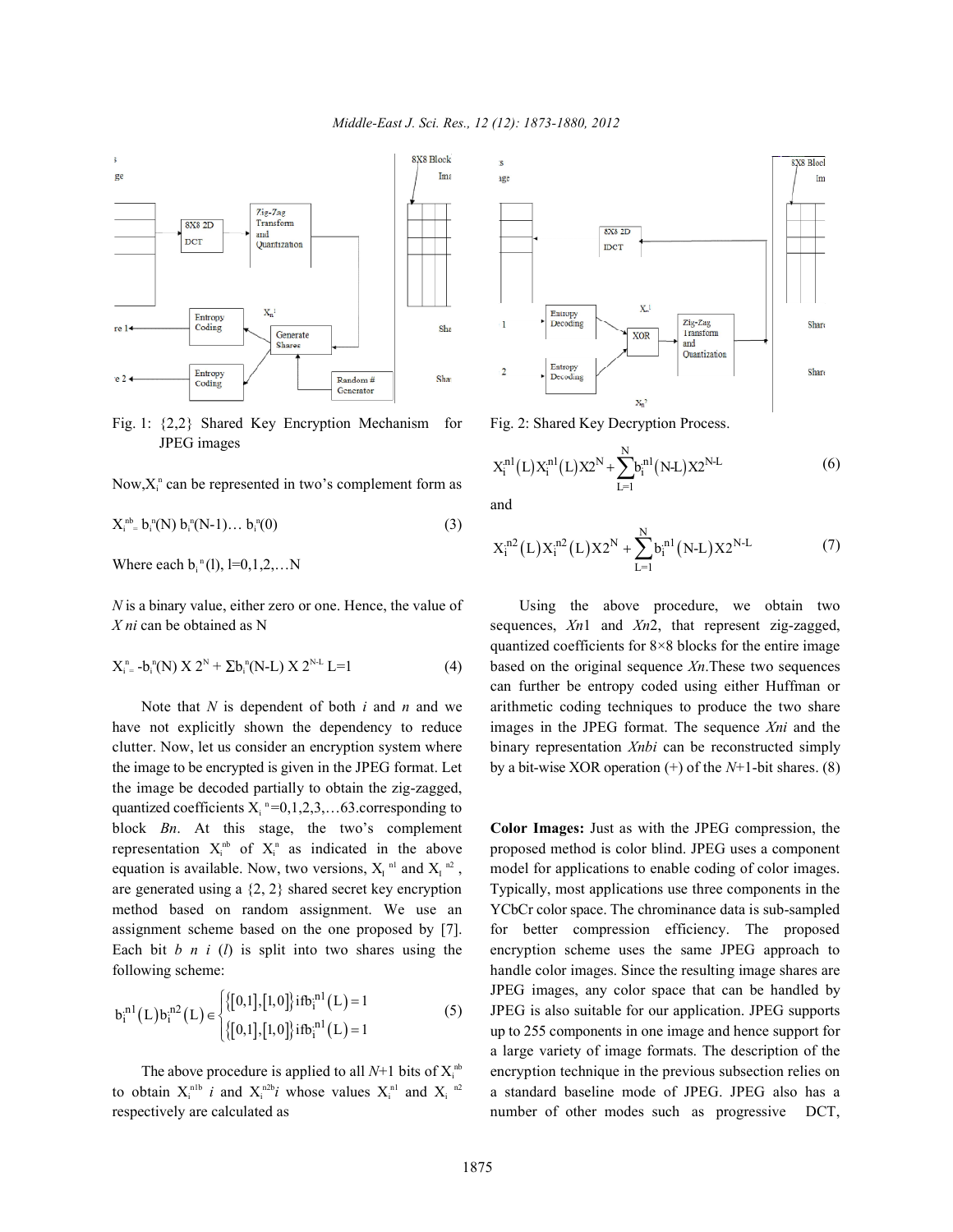hierarchical and lossless. The progressive DCT mode by multiple scans of the quantized coefficients allows incremental transmission of the image so that the picture could be reconstructed sequentially with increasing fidelity. There are two modes for performing progressive DCT: spectral selection and successive approximation. In spectral selection, the AC coefficients are sent after sending the DC coefficients. The successive Fig. 3: Binary tree structure of  $\{n,k\}$  encryption approximation uses a lower precision at the start and improves the precision in the subsequent scans. A mixed mode by combining the two schemes is also possible. For the progressive-DCT JPEG encoding, the proposed encryption scheme applies directly. Once the shares are created, the progressive-DCT based scans could be applied to generate two JPEG shares. During the decode, the shares have to be completely decoded to produce *Xn*1 and *Xn*2. XOR operation on these values produce the *Xn* sequence which can further be processed to obtain the clear picture. JPEG also has a lossless mode. The lossless coding uses differential pulse code modulation (DPCM) and Huffman or arithmetic coding. The proposed encryption method does not directly apply to lossless mode but a scheme described in could be used for this purpose. The hierarchical mode in JPEG uses multi-scale approach to compression. While the proposed scheme can potentially work in the hierarchical mode with DCTbased coding, it will not work in the lossless hierarchical mode.

The scheme [5] for share generation is listed below.

Read the image in JPEG format and perform variablelength decode to obtain the quantized

DCT coefficients, *X n,* for each block *Bn.*

- Using random numbers from a pseudo-random number generator, produce the Sequences *Xn*1 and *Xn*2.
- Perform entropy coding for the two sequences to produce two JPEG share images with the same dimensions and color space.

The decryption procedure is simply the reverse of it, where the decoder has also been modified to read two JPEG images and perform entropy decoding to get two share sequences of the quantized DCT coefficients. The sequences are XORed to produce the decrypted



Table 1: Shared images and their positions in linear array

| Table 1. Shared mages and their positions in imeal array |               |     |                         |                         |                         |       |              |  |  |  |  |  |
|----------------------------------------------------------|---------------|-----|-------------------------|-------------------------|-------------------------|-------|--------------|--|--|--|--|--|
|                                                          | Secret        |     |                         | Share Share Share Share |                         | Share | Share        |  |  |  |  |  |
| Name                                                     | Image         | - 1 |                         |                         |                         |       |              |  |  |  |  |  |
| ArrayPosition                                            | $\frac{1}{2}$ |     | $\overline{\mathbf{3}}$ |                         |                         |       |              |  |  |  |  |  |
| Share                                                    | Share         |     |                         |                         | Share Share Share Share | Share | <b>Share</b> |  |  |  |  |  |
| 7                                                        |               |     | 10                      | -11                     | 12                      | 13    | 14           |  |  |  |  |  |
| 8                                                        | 9             | 10  |                         | 12                      | 13                      | 14    |              |  |  |  |  |  |

sequences and the rest of the decode operations, dequantization and inverse transform, are Continued to produce the decrypted image.

**{N,k} Shared Key Encryption Algorithm:** We can extend the  $\{2,2\}$  encryption to  $\{n,k\}$  encryption by extending the scheme for the generated shares. (i.e). Again generating shares for the Shares 1  $& 2$ . From Share 1 we will get Share 3 and Share 4.Similarly from Share 2 we will get Share 5 and Share 6.This scheme looks like a downward growing binary tree. For the better programming of binary tree, we put it into single dimensional array as following.

The child node of a parent node 'p' (p is position) can expressed as, Left child=2 x p Right child=  $(2 \times p) +1$ 

## **RESULTS**

**{2, 2} Shared Key Encryption:** We performed the experiments on several types of images and compared its performance. The shares were generated using the proposed method. The decrypted image is exactly same as the original, From Figs.; it is clear that the generated shares have no visual resemblance to the originals and are "random" looking. The randomness is slightly modulated by the underlying image shapes. Hence, the storage and transmission gains obtained by JPEG are directly applicable to the proposed method.

**{N,2} Shared Key Encryption:** Here 14 Share images have been generated from the secret image. The decryption can be carried out from the following combination of share images.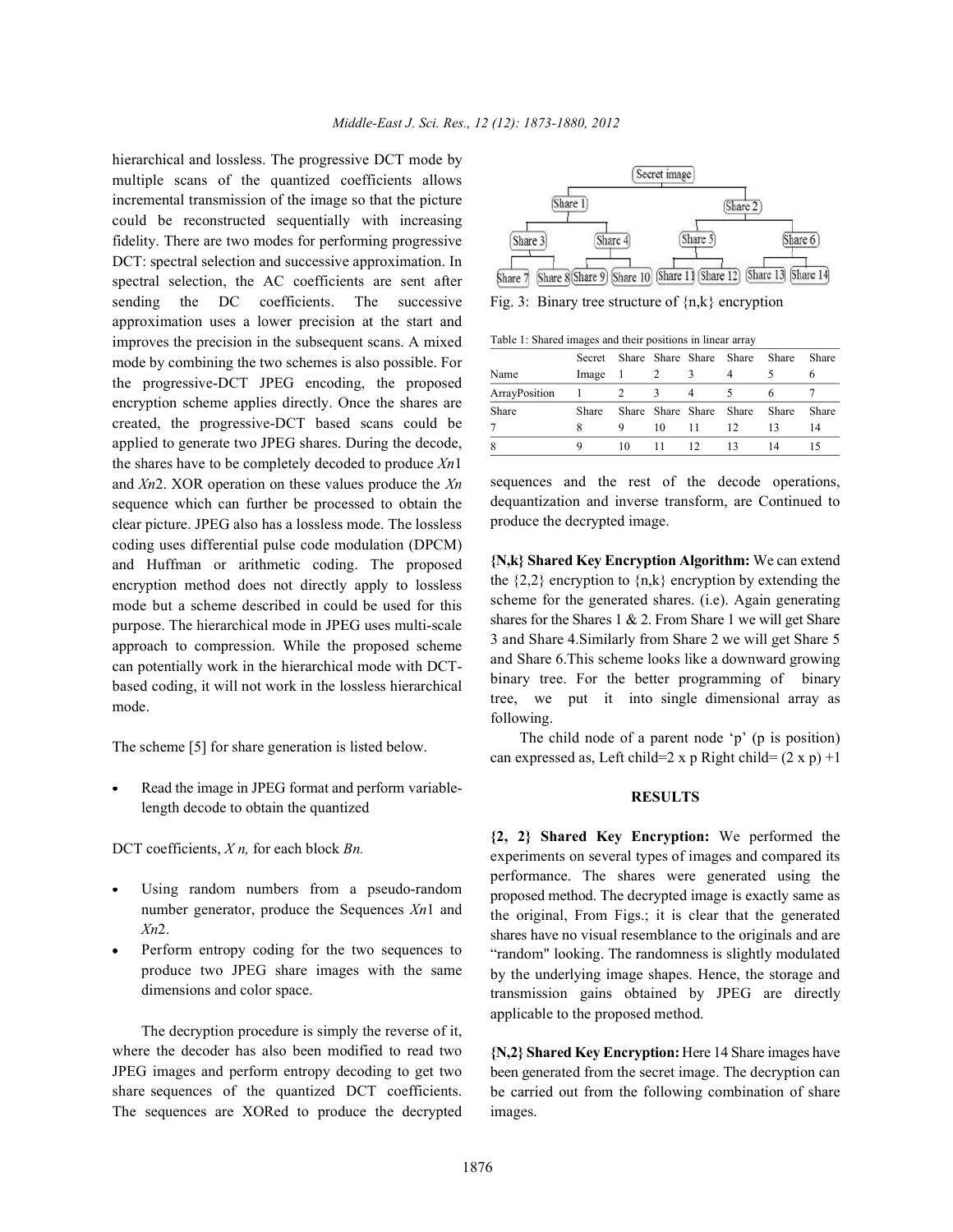

Decrypted from Share 1 and Share 2 images Figure 2 {2,2} Shared key encryption

## *2 Shares***:**

{Share 1, Share 2}

## *3 Shares:*

{Share 2, Share 3, Share 4} {Share 1, Share 5, Share 6}

## *4 Shares:*

S=Share {S3,S4, S5, S6} {S1, S5, S13, S14} {S1, S6, S11, S12} {S2, S3, S9, S10} {S2, S4, S7, S8}

## *5 Shares:*

{S4,S5,S6,S7,S8}{S3,S4,S5,S13,S14} {S3,S5,S6,S9,S10}{S3,S4,S6,S11,S12} {S1,S11,S12,S13,S14}{S2,S7,S6,S8,S9,S10} *{S1,S2,S3,S7,S8}{S1,S2,S4,S9,S10} {S1,S2,S5,S11,S12}{S1,S2,S6,S13,S14}*

### *6 Shares:*

{S5, S6, S7, S8, S9, S10} {S3, S4, S11, S12, S13, S14} {S3,S5, S9, S10, S13, S14} {S4, S6, S7, S8, S11, S12} {S3,S6,S9,S10,S11,S12} {S4,S5,S7,S8,S13,14} *{S1,S3,S5,S6,S7,S8} {S1,S4,S5,S6,S9,S10} {S2,S3,S4,S5,S11,S12} {S2,S3,S4,S6,S13,S14}*

### *7 Shares:*

{S6,S7,S8,S9,S10,S11,S12} {S3,S9,S10,S11,S12,S13,S14} {S4,S7,S8,S11,S12,S13,S14} {S5,S7,S8,S9,S10,S13, S14} *{S1,S3,S5,S7,S8,S13,S14}{S1,S3,S6,S7,S8,S11,S12} {S1,S4,S5,S9,S10,S13,S14}{S1,S4,S6,S9,S10,S11,S12} {S2,S3,S5,S9,S10,S11,S12}{S2,S3,S6,S9,S10,S13,S14} {S2,S4,S5,S7,S8,S11,S12}{S2,S4,S6,S7,S8,S13,S14} 8 Shares* {S7, S8, S9, S10, S11, S12, S13, S14} *{S1,S2,S3,S4,S7,S8,S9,S10} {S1,S2,S5,S6,S11,S12,S13,S14} {S2,S6,S7,S8,S9,S10,S13,S14} {S2,S5,S7,S8,S9,S10,S11,S12} {S1,S4,S9,S10,S11,S12,S13,S14} {S1,S3,S7,S8,S11,S12,S13,S14} {S1,S2,S4,S6,S9,S10,S13,S14} {S1,S2,S4,S5,S9,S10,S11,S12} {S1,S2,S3,S6,S7,S8,S13,S14} {S1,S2,S3,S5,S7,S8,S11,S12}*

## *9 Shares:*

*{S1,S3,S4,S5,S6,S7,S8,S9} {S2,S3,S4,S5,S6,S11,S12,S13,S14}*

## *10 Shares:*

*{S1,S3,S4,,S6,S7,S8,S9,S10,S11,S12} {S1,S3,S4,S5,S7,S8,S9,S10,S13,S14} {S2,S3,S5,S6,S9,S10,S11,S12,S13,S14} {S2,S4,S5,S6,S7,S8,S11,S12,S13,S14}*

### *11 Shares:*

*{S1,S3,S4,S7,S8,S9,S10,S11,S12,S13,S14} {S2,S5,S6,S7,S8,S9,S10,S11,S12,S13,S14} {S1,S2,S4,S5,S6,S9,S10,S11,S12,S13,S14} {S1,S2,S3,S5,S6,S7,S8,S11,S12,S13,S14} {S1,S2,S3,S4,S6,S7,S8,S9,S10,S13,S14} {S1,S2,S3,S4,S5,S7,S8,S9,S10,S11,S12} 14 Shares {S1,S2,S3,S4,S5,S6,S7,S8,S9,S10,S11,S12,S13,S14}*

The numbers which are underlined and italic are containing the redundant shares.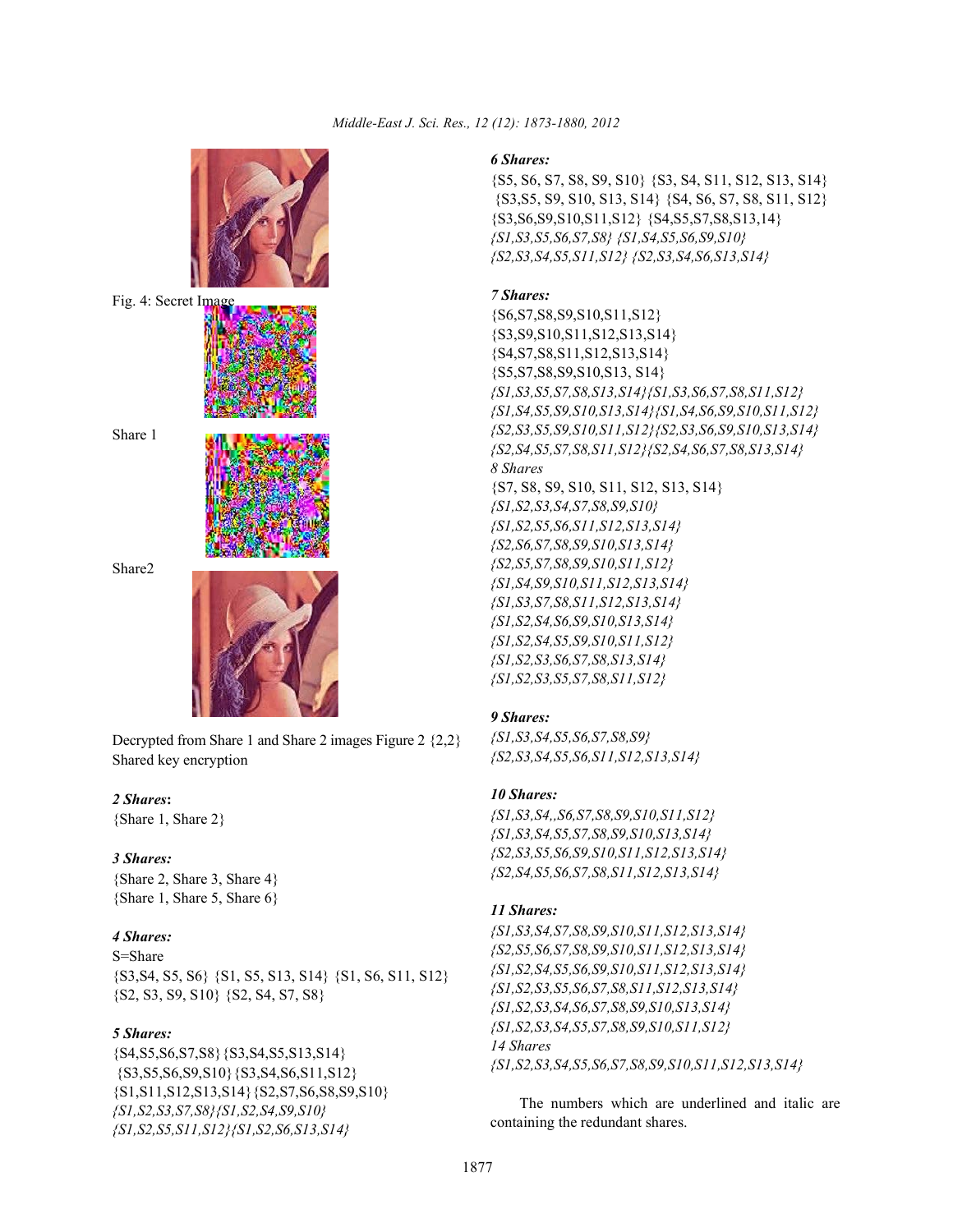

*Middle-East J. Sci. Res., 12 (12): 1873-1880, 2012*

Fig. 5:

Fig. 6:

Table 2:

|                      | Shared images (n) |                |                |                |                |                |                |  |  |  |
|----------------------|-------------------|----------------|----------------|----------------|----------------|----------------|----------------|--|--|--|
| Shares required      |                   |                |                |                |                |                |                |  |  |  |
| for decryption $(k)$ | 2                 | 4              | 6              | 8              | 10             | 12             | 14             |  |  |  |
| $\overline{c}$       | 1                 | 1              | $\mathbf{1}$   | 1              | 1              | 1              | 1              |  |  |  |
| 3                    |                   | 1              | $\overline{2}$ | $\overline{2}$ | $\overline{2}$ | $\overline{2}$ | $\overline{2}$ |  |  |  |
| $\overline{4}$       |                   |                | 1              | $\overline{2}$ | 3              | $\overline{4}$ | 5              |  |  |  |
| 5                    |                   |                |                | $1+1$          | $3+2$          | $4 + 3$        | $6 + 4$        |  |  |  |
| 6                    |                   |                |                | 1              | $1+2$          | $3 + 3$        | $6 + 4$        |  |  |  |
| 7                    |                   |                |                |                |                | $1 + 4$        | $4 + 8$        |  |  |  |
| 8                    |                   |                |                |                | 1              | $\overline{4}$ | $1+10$         |  |  |  |
| 9                    |                   |                |                |                | 1              | 1              | $\overline{2}$ |  |  |  |
| 10                   |                   |                |                |                |                | 1              | 4              |  |  |  |
| 11                   |                   |                |                |                |                | 1              | 6              |  |  |  |
| 12                   |                   |                |                |                |                |                |                |  |  |  |
| 13                   |                   |                |                |                |                |                |                |  |  |  |
| 14                   |                   |                |                |                |                |                | 1              |  |  |  |
| Irredundant          |                   |                |                |                |                |                |                |  |  |  |
| combinations         | 1                 | 2              | 4              | 6              | 10             | 15             | 25             |  |  |  |
| Total combinations   | 1                 | $\overline{2}$ | $\overline{4}$ | 8              | 16             | 32             | 64             |  |  |  |

The numbers underlined and bold in table 2 are redundant combinations.

From the results we can generalize the formula as Total Combinations= $2^{(n/2)-1}$ 

Where 'n' is the no of shared images.

From the results the following are identified.

- For any image and any 'n' the shared images will  $\bullet$ have almost equal size. And never equal.
- For a specified image and specified 'n' the shared images created at different period will never same.The probability for being same is 1/( ImageLength\*ImageWidth\*3\*8).

The decryption can be carried out at different combination for different 'k' values.

In the decryption combinations many set of  $\bullet$ combinations are redundant.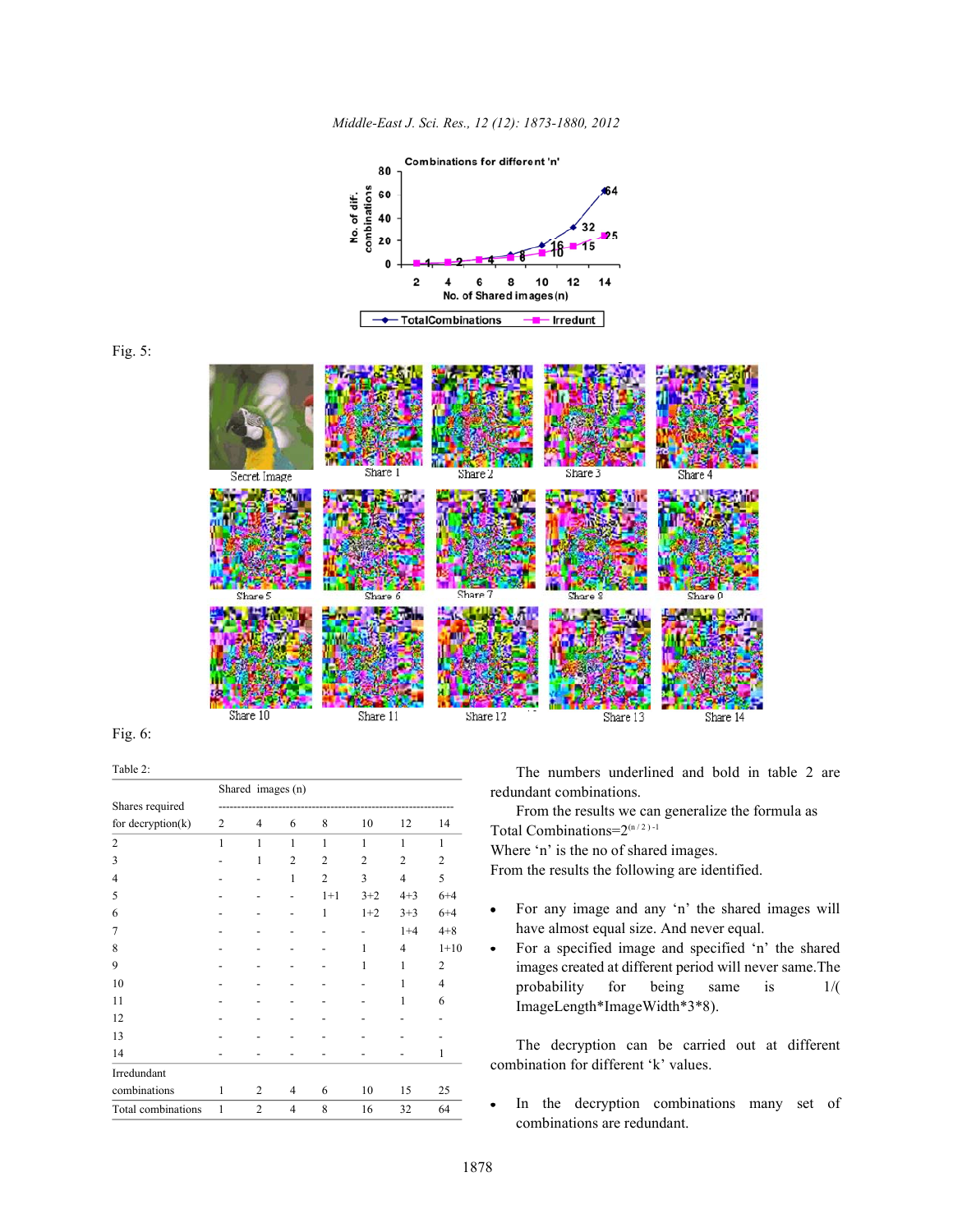- 
- 

**Generalizing the Formula for Decryption:** The scheme smartcards and digital rights management. can be generalized to a formula. Look out the first combination in all possible combination. **REFERENCES**

 $(1,2)$   $(2,3,4)$   $(3,4,5,6)$   $(4,5,6,7,8)$   $(5,6,7,8,9,10)$ (6,7,8,9,10,11,12) (7,8,9,10,11,12,13,14).If you start at 1. Naor, M. and A. Shamir, 1995. in: A. de Santis (Ed.), position 'p' then up to 2p shares we need add to decrypt Visual Cryptography, Advances in Cryptology: successfully  $(i.e.) p, p+1, p+2,..., 2p$ . Similarly this can be Eurocrypt '94, Lecture Notes in Computer Science, extended to get a generalized algorithm for decryption. 950: 1-12.

scheme can be implemented in other transforms like structures," Information and Computation, wavelet (JPEG 2000) and any other transforms which is 129(2): 86-106. used for compression. The JPEG 2000 has higher 3. Lin C.C. and W.H. Tsai, 2003. "Visual cryptography compression and less visibility of artifacts. Thus it will be for gray-level images by dithering techniques," useful for higher compressed images. Pattern Recognition Letters, 24: 349- 358.

generator tool [14] would be useful when implementing in Rahman Mohseni-Astani, Poorya Haghparast and FPGA (Field Programmable Gate Arrays).The tool can be Sahab Bidgoli-Kashani, "Assessing and Predicting used for converting matlab functions into VHDL/Verilog the Soil Layers Thickness and Type Using Artificial code for the specified target like Spartan 2E,Virtex- Neural Networks - Case Study in Sari City of Iran", 4,etc.Thus the encryption can be tested in hardware and Middle-East Journal of Scientific Research, the optimization can be achieved.More detals about the ISSN:1990-9233, 6(1): 62-68, 2010. system generator are available in [14]. 5. Ihsan Nuri Demirel, 2010. "Conceptual Description,

take in JPEG and create 'n' shares in the JPEG format. The East Journal of Scientific Research, ISSN:1990-9233, shares are generated using the quantized DCT 6(1): 15-21. coefficients in the JPEG representation. The shares are 6. Subramania Sudharshan, 2005. "Shared key used to reconstruct the original quantized DCT encryption of JPEG color images", IEEE Transactions coefficients during decryption. The proposed scheme is on Consumer Electronics, 51:4. applicable to color and monochrome images and offers all 7. Hou, Y.C., C.Y. Chang and F. Lin, 1999. "Visual the compression advantage of JPEG to all the share cryptography for color images based on color images. decomposition," Proceedings of the Fifth Conference

The computational complexity of the encryption on Information Management, pp: 584-191. process is comparable to that of a standard JPEG encoder, 8. Chang, C.C. and T.X. Yu, 2002. "Sharing a secret gray an additional bit stream entropy encoder and a random image in multiple images," Proceedings of the First number generator. Similarly, the decryption complexity is IEEE International Symposium on Cyber Worlds, pp: also augmented by an additional entropy decoder when 230-237. compared to JPEG decoding. The hardware architecture of 9. Lukac, R. and K.N. Plataniotis, 2004. "Cost-effective be obtained by modifying the standard JPEG pipelines. Queen's Biennial Symposium on Communications, (A software implementation based on the Matlab code is pp: 89-91, (Also from the URL http://www.ece. available from the author.) It was also shown that the queensu. ca/symposium/papers/2C 1.pdf)

The graph plotted for different 'n' values vs. the sizes of the resulting shares are comparable to that of their combinations shows, it is binary exponential. straight JPEG representations. The proposed method can For the values 'k' greater than 4, contains the be extended to any other transform or wavelet domain redundant shares. techniques for image coding. An extension to implement **Extension and Further Experiments** looking into application of this scheme for secure in FPGA is under development [14]. Currently, we are

- 
- **Share Creation in JPEG 2000 Image:** The proposed 1996. "Visual cryptography for general access 2. Ateniese, G., C. Blundo, A. De Santis and D. Stinson,
	-
- 4. Hou, Y.C., 2003. "Visual cryptography for color **Implementing in Reconfigurable Hardware:** System images," Pattern Recognition, 36: 1619-1621, 2003.
- **Summary and Future Work:** The proposed method can Participation, Assumption of Inefficiency", Middle-Hastiness in Obtaining Result, Voluntary
	-
	-
	-
- the encryption and the decryption processes can easily encryption of natural images," Proceedings of 22nd